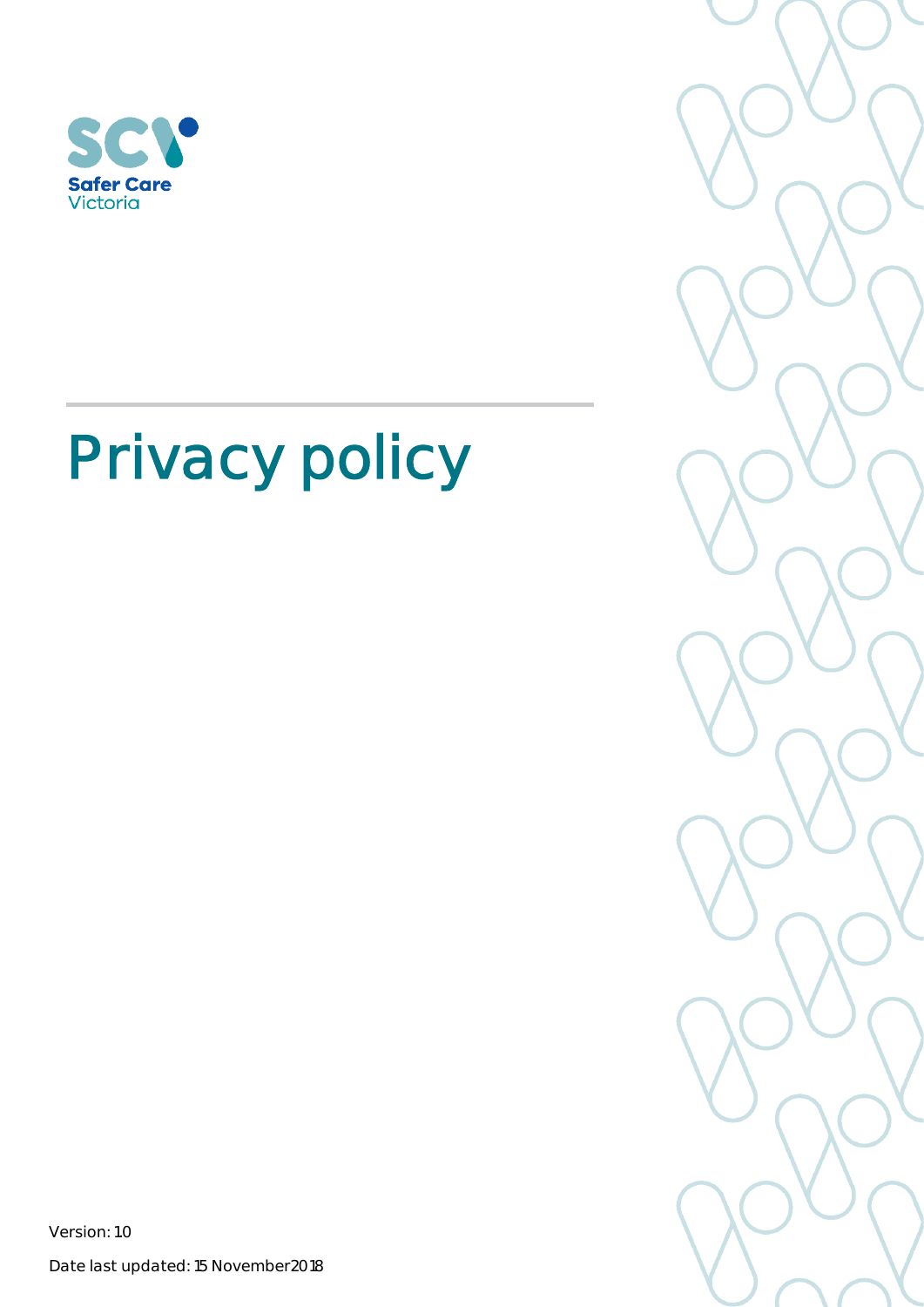

To receive this publication in an accessible format phone 03 9096 1384, using the National Relay Service 13 36 77 if required, or email [info@safercare.vic.](mailto:info@safercare.vic) gov.au.

Authorised and published by the Victorian Government, 1 Treasury Place, Melbourne.

© State of Victoria, Safer Care Victoria, October 2018 (Version 1.0) TRIM ID: ADF/18/4971 ISBN 978-1-76069-702-0 (pdf/online/MS word)



Available a[t www.safercare.vic.g](http://www.safercare.vic/)ov.au.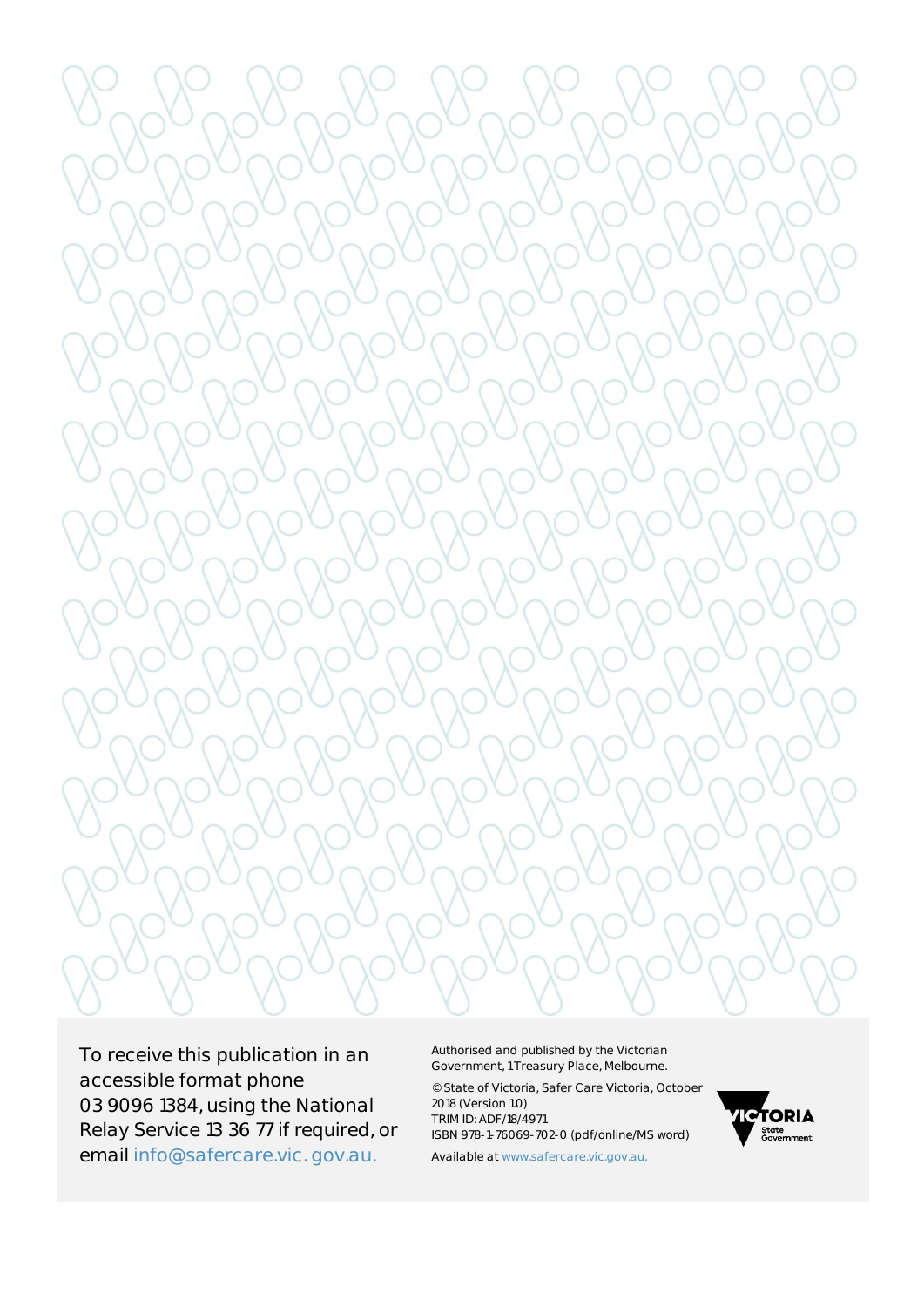# **Overview**

# **SAFER CARE VICTORIA OVERVIEW**

Safer Care Victoria (SCV) is the state's healthcare quality and safety improvement agency. Our mission is to support health services to deliver outstanding healthcare for all Victorians, always. We achieve this by working in collaboration with our stakeholders and partners, including:

- consumers, their families and carers
- clinicians, health service executives and management
- $\bullet$  universities and research institutes
- professional colleges and other regulatory authorities
- the Department of Health and Human Services (DHHS) and other government departments and agencies such as the Victorian Agency for Healthcare Information (VAHI) and the Australian Commission on Safety and Quality in Health Care.

We support Victorian health services to improve the quality and safety of the care they provide through our policy, research, project and review work. We share information in order to promote improved healthcare delivery. Any information sharing is undertaken in line with our privacy obligations.

SCV also supports the three Victorian consultative councils:

- Consultative Council on Obstetric and Paediatric Mortality and Morbidity
- Victorian Consultative Council in Anaesthetic Mortality and Morbidity
- Victorian Surgical Consultative Council

These councils collect, analyse and report data relating to death and cases of significant injury, identify avoidable or contributing factors and provide advice and recommendations to inform research, quality and safety improvements and policy development.

In order to carry out SCV's functions or activities, we collect, use, disclose and handle personal information, including sensitive and health information. We are committed to protecting individuals' personal information in accordance with Victorian legislation, including:

- **[Privacy and Data Protection Act 2014](http://www8.austlii.edu.au/cgi-bin/viewdb/au/legis/vic/num_act/padpa201460o2014317/)**
- Health Records Act 2001
- Charter of Human Rights and Responsibilities Act 2006
- Freedom of Information Act 1982

Further information about SCV and how we manage information is available upon request.

#### **SCOPE**

This policy sets out how SCV collects, uses, discloses or otherwise handles personal, sensitive and health information, in accordance with the Information Privacy Principles contained in the *Privacy and Data Protection Act 2014* and the Health Privacy Principles contained in the *Health Records Act 2001.*

This includes information about patients and clinicians, or individuals who choose to provide their information directly to SCV. Employee privacy is addressed in the Victorian DHHS (2017) factsheet: *Collecting and managing employee info.*

#### **AUDIENCE**

This policy applies to all people working within, or for, SCV. This includes SCV staff, labour hire, personnel, contractors, sub-contractors, volunteers and those on work experience.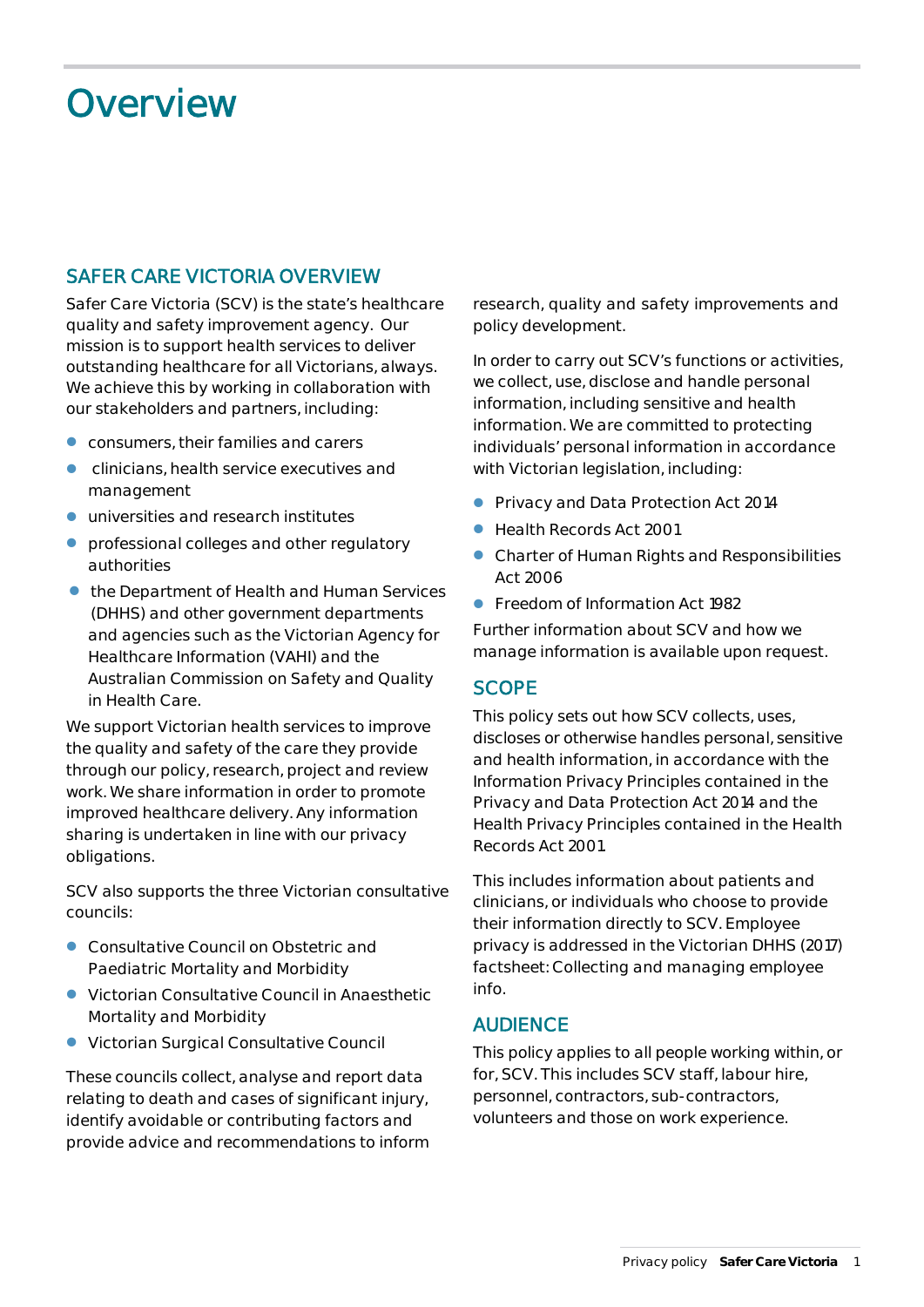#### **COMPLIANCE**

SCV must collect and handle personal information and health information in accordance with Information Privacy Principles in the *Privacy and Data Protection Act 2014* and the Health Privacy Principles contained in the *Health Records Act 2001* unless otherwise required, authorised or permitted by law.

SCV has adopted the Information Privacy Principles the *Privacy and Data Protection Act 2014* and the Health Privacy Principles contained in the *Health Records Act 2001* as minimum standards when dealing with personal and health information. Subject to exceptions provided under the *Privacy and Data Protection Act 2014*  and the *Health Records Act 2001*, SCV must not do an act, or engage in a practice, that contravenes an Information Privacy Principle or a Health Privacy Principle in relation to the collection, use, disclosure and handling of personal and health information.

# **ACCOUNTABLE OFFICER**

The Accountable Officer for this policy is the SCV Privacy Officer. The Accountable Officer is responsible for the:

- 1. Development of this policy
- 2. Implementation of any supporting protocols, processes and guidelines
- 3. Ongoing monitoring of compliance with this policy.

#### **GOVERNANCE**

Compliance with this policy is overseen by the Director of Strategy and Implementation, Safer Care Victoria.

# **REVIEW**

This policy will be reviewed and updated from time to time to take account of new laws, technology and processes. The review process will be completed by the SCV Privacy Officer with oversight provided by the SCV Chief Executive Officer.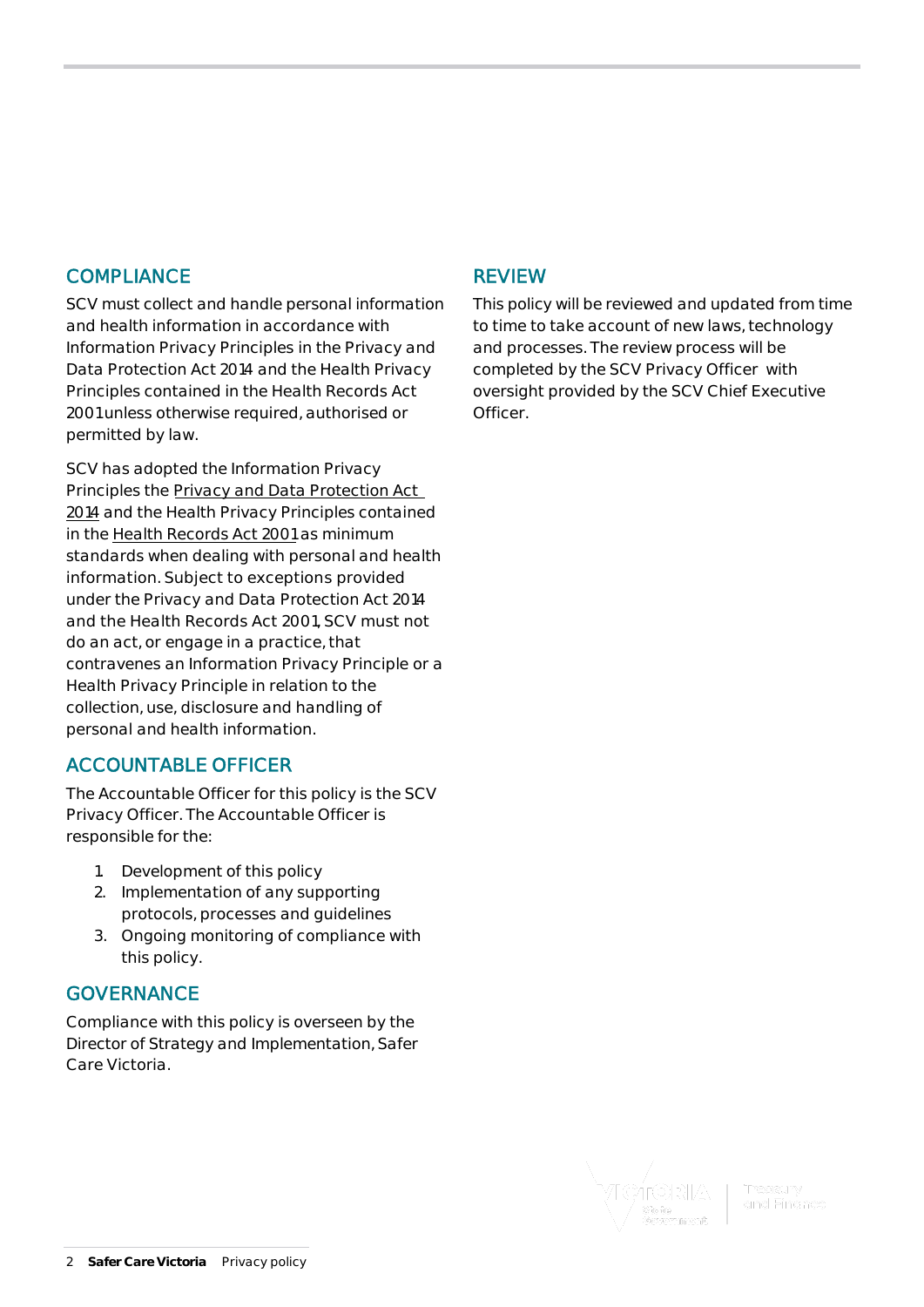# **Key definitions**

# **HEALTH INFORMATION**

Under the *Health Records Act 2001*, *health information* means information or opinion about an individual's physical, mental or psychological health or disability that is also personal information. This includes information or opinion about an individual's health status and medical history.

Examples of health information collected by SCV include:

- individuals' health status
- diagnosis and medical treatment including interventions
- information relating to care delivery (including leading to harm/death) in health services, such as details of a medical intervention.

#### **PERSONAL INFORMATION**

Under the *Privacy and Data Protection Act 2014*, *personal information* means recorded information or opinion, whether true or not, about an individual whose identity is apparent, or can reasonably be ascertained, from the information. The information or opinion can be recorded in any form.

Examples of personal information collected by SCV include:

- names, dates of birth, photos, resumes, addresses and contact details
- hospital identification numbers.

# **SENSITIVE INFORMATION**

Under the *Privacy and Data Protection Act 2014*, *sensitive information* is a subset of personal information about an individual's racial or ethnic origin, political opinions, religion, philosophical beliefs, sexual preferences or practices, membership of a political association, professional/trade association or trade union, or an individual's criminal record.

Examples of sensitive information collected by SCV include:

- Aboriginal and Torres Strait Islander status
- information relevant to the experience of healthcare delivery (which may include information such as the language spoken or country of birth).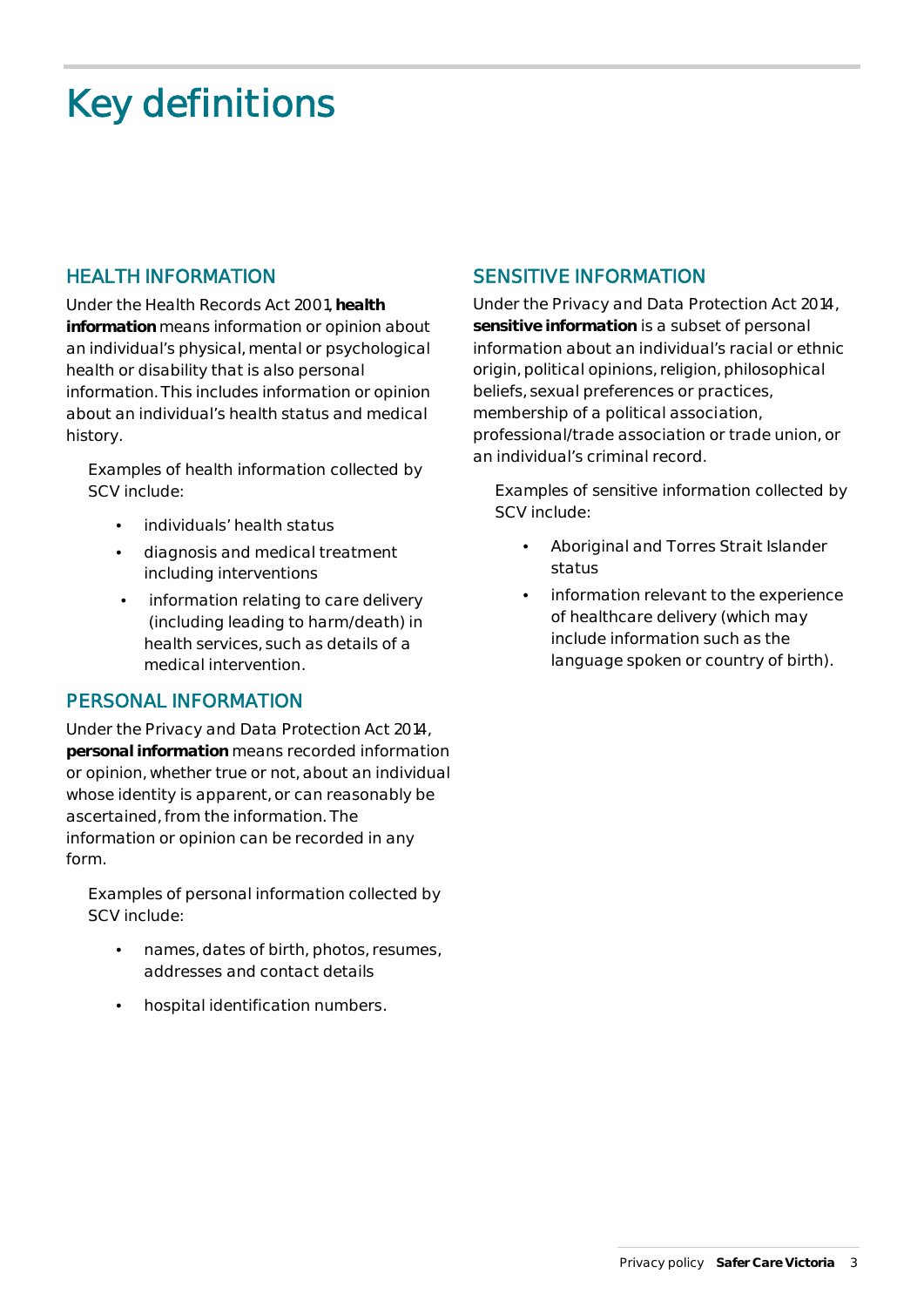# **Applying the privacy principles**

# **OPENNESS**

SCV is committed to the open and transparent collection and handling of personal and health information. We seek to publish information about our collection and handling policies and processes, including via our website, so that individuals are aware of our approach to information privacy management.

#### **ANONYMITY**

Wherever practicable, individuals will be given the option of remaining anonymous when interacting with SCV, for example, when accessing our website. We also seek to de-identify any information we collect in the course of our work. However, it is not always possible to provide anonymity if SCV needs to collect identifying information in order to undertake its functions or activities.

# **COLLECTION OF INFORMATION**

SCV collects and handles personal information, including sensitive and health information, for the following purposes:

- funding, management, planning, monitoring or improvement of the Victorian health system
- undertaking research or compilation or analysis of statistics in the public interest
- coordinating the provision of evidence-based research and guidelines
- coordinating the efforts of clinical networks to reduce clinical variation and issue bestpractice guidelines
- reducing avoidable harm by sharing trends and learning from significant harm incident reports
- providing advice to the Minister of Health and the Secretary of DHHS.

#### **Collection of personal information**

SCV only collects personal information where it is necessary for our functions or activities or where individuals have chosen to provide their information to us.

We collect personal information (including potentially sensitive and health information) from individuals when they communicate with us via our website (e.g. sending an email query), when they make a complaint about a health service, or when they subscribe to one of our SCV newsletters.

We use EventBrite to manage our event registrations, MailChimp to manage our mailing lists and Survey Monkey to conduct online surveys. Individuals are given the option to opt out of receiving further communications from SCV.

Where it is possible to do so, we collect information directly from individuals.

#### **Collection of health information**

SCV only collects health information:

- where it is necessary for our functions or activities
- where individual have chosen to provide their information to us
- when the individual has consented to the collection
- where it is required by law
- when another exception applies under the HPPs contained in the Health Records Act 2001.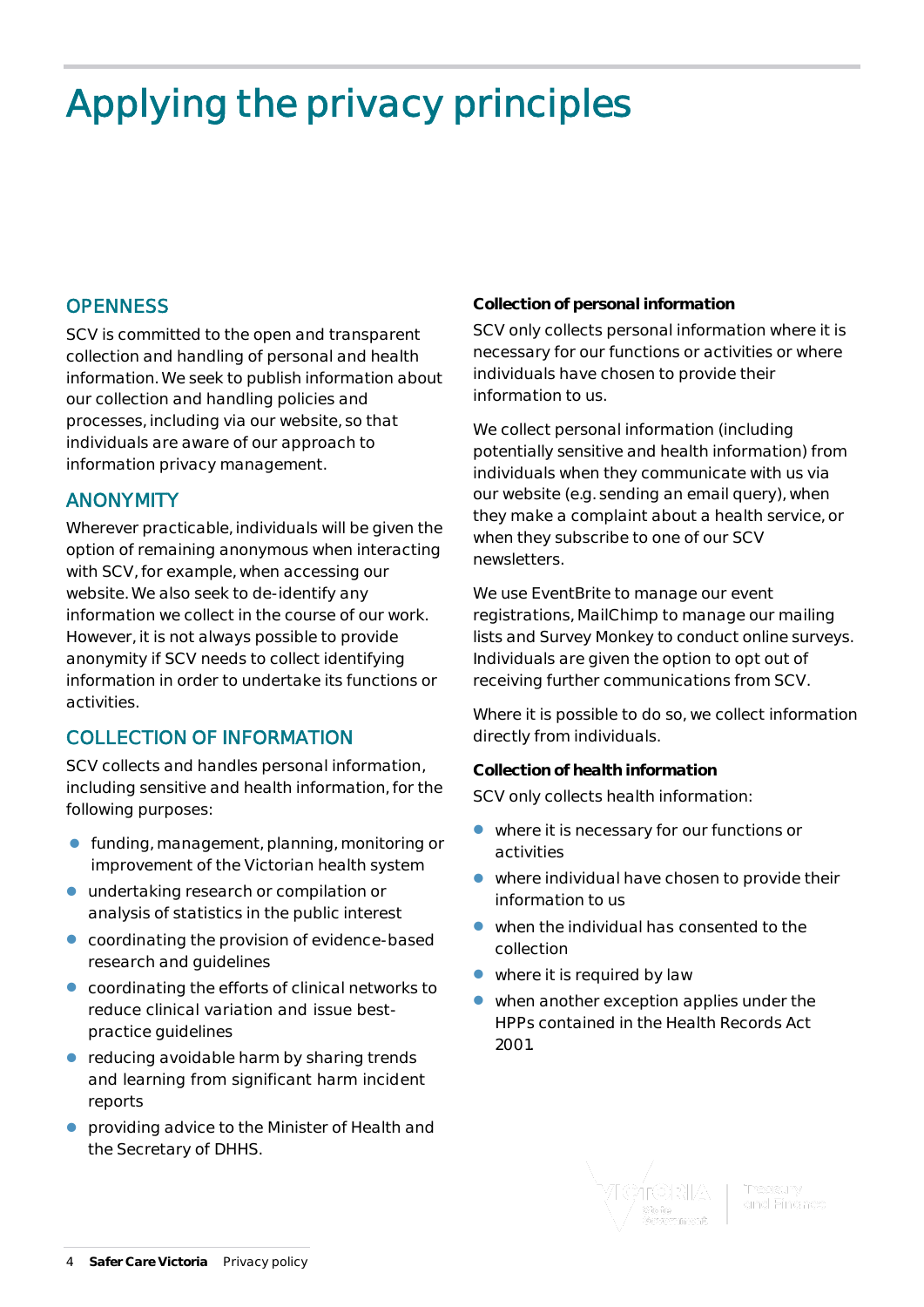# **PROVIDING A COLLECTION NOTICE**

At the point of collection of personal and/or health information (or as soon as possible after it), SCV takes steps to provide individuals with a privacy collection notice. A privacy collection notice contains information to ensure that individuals are aware of:

- the identity and contact details of SCV
- the purposes of collection
- $\bullet$  the fact that individuals may seek access to, or correction of, information held about them by SCV
- $\bullet$  the organisations to whom SCV usually discloses personal information
- any law the requires SCV to collect personal information
- the main consequences (if any) for the individual if all or part of the information is not provided to SCV.

# **COLLECTION AND USE OF HEALTH INFORMATION WITHOUT CONSENT**

At times, where necessary and authorised by law, SCV collects health information without the consent of the individual in order to perform our functions. Circumstances where this may occur include (but are not limited to):

- where there is no reasonably practicable alternative to collecting the information in order to perform our functions
- where it is impracticable for the organisation to seek the individual's consent to the collection
- using information that is a by-product of service delivery, which health services are required to provide to DHHS (usually included in extracts from their electronic systems). This may include information submitted through the Victorian sentinel event program, reporting deaths to the consultative councils and through the Victorian Admitted Episodes Dataset
- viewing and accessing medical records or investigation reports prepared by health services (e.g. case reviews) in order to undertake our improvement functions.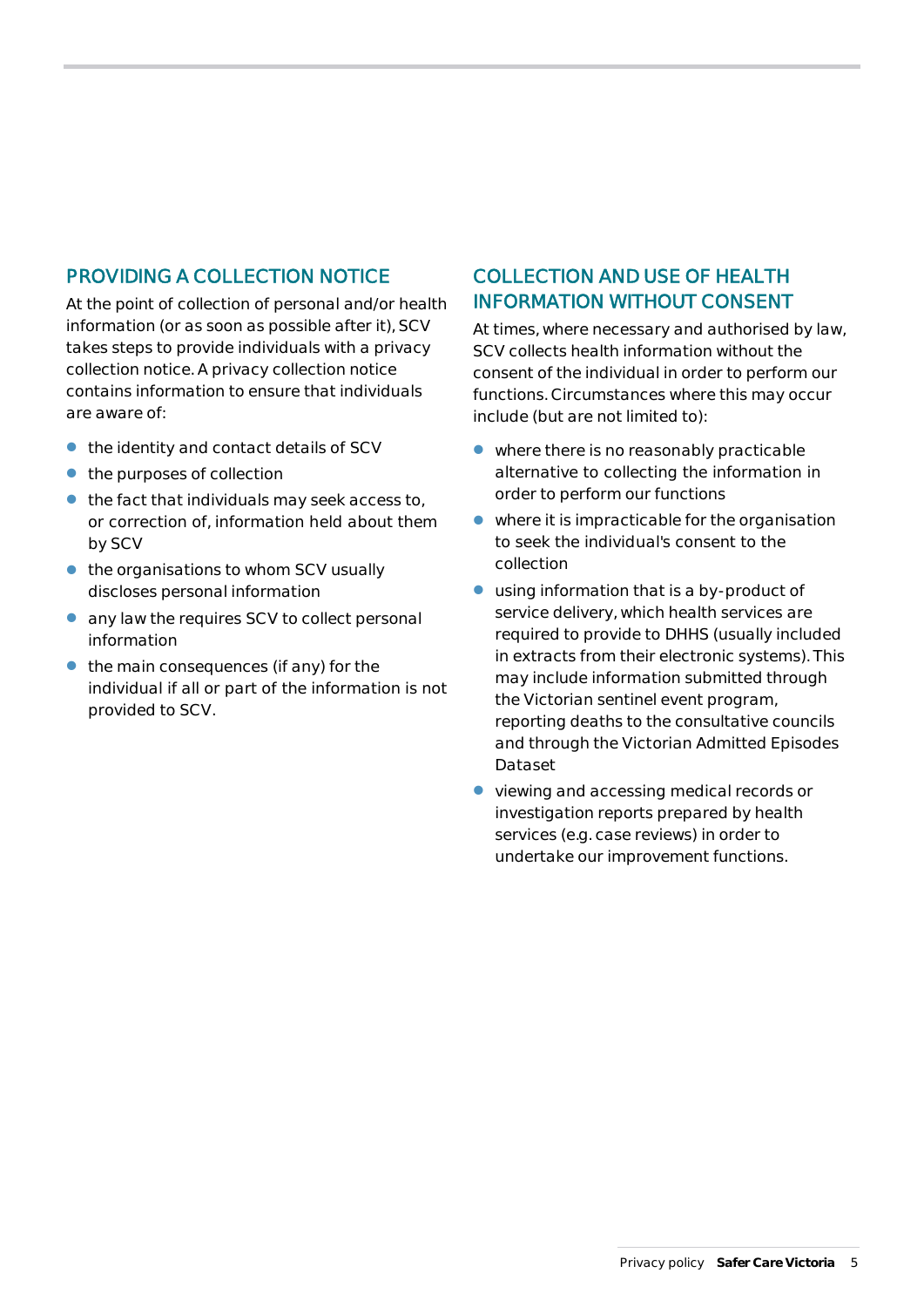# **USE AND DISCLOSURE**

Reflecting our broad functions, SCV uses and discloses personal and health information for a range of purposes, including:

- managing grants, contracts and funding agreements
- **•** responding to correspondence from members of the public to SCV, Ministers and Parliamentary Secretaries including complaints made about healthcare provision and the feedback provided
- requests made under the *Freedom of Information Act 1982*
- **•** research for improvement and policy development purposes
- investigating serious incidents in healthcare, for example, through the Victorian sentinel event program
- information collected through the Victorian consultative councils
- **•** planning, monitoring, improving and evaluating SCV functions and services
- undertaking research or compilation or analysis of statistics in the public interest
- $\bullet$  meeting legislative requirements
- meeting the reporting requirements of government and external oversight agencies.

SCV may disclose information to third parties where we are authorised or required to by law, for example, this includes reports made to the Australian Health Practitioner Regulation Agency under the *National Law 2009.*

SCV may disclose information to:

- DHHS
- VAHI
- **•** health services
- Australian Health Practitioner Regulation Agency
- Australian Commission on Safety and Quality in Health Care
- the Coroner's Court of Victoria.

# **DATA QUALITY AND SECURITY**

SCV takes reasonable steps to ensure that any personal and health information held is accurate, complete and up to date and is relevant to SCV's current functions and activities.

SCV has adopted security measures designed to protect the personal and health information we hold from misuse, loss, unauthorised access, modification or disclosure.

#### **UNIQUE IDENTIFIERS**

SCV will only assign or adopt a unique identifier of an individual if the assignment of the unique identifier is necessary to enable SCV to carry out its functions effectively, or if the assignment or adoption of the unique identifier is otherwise permitted by law.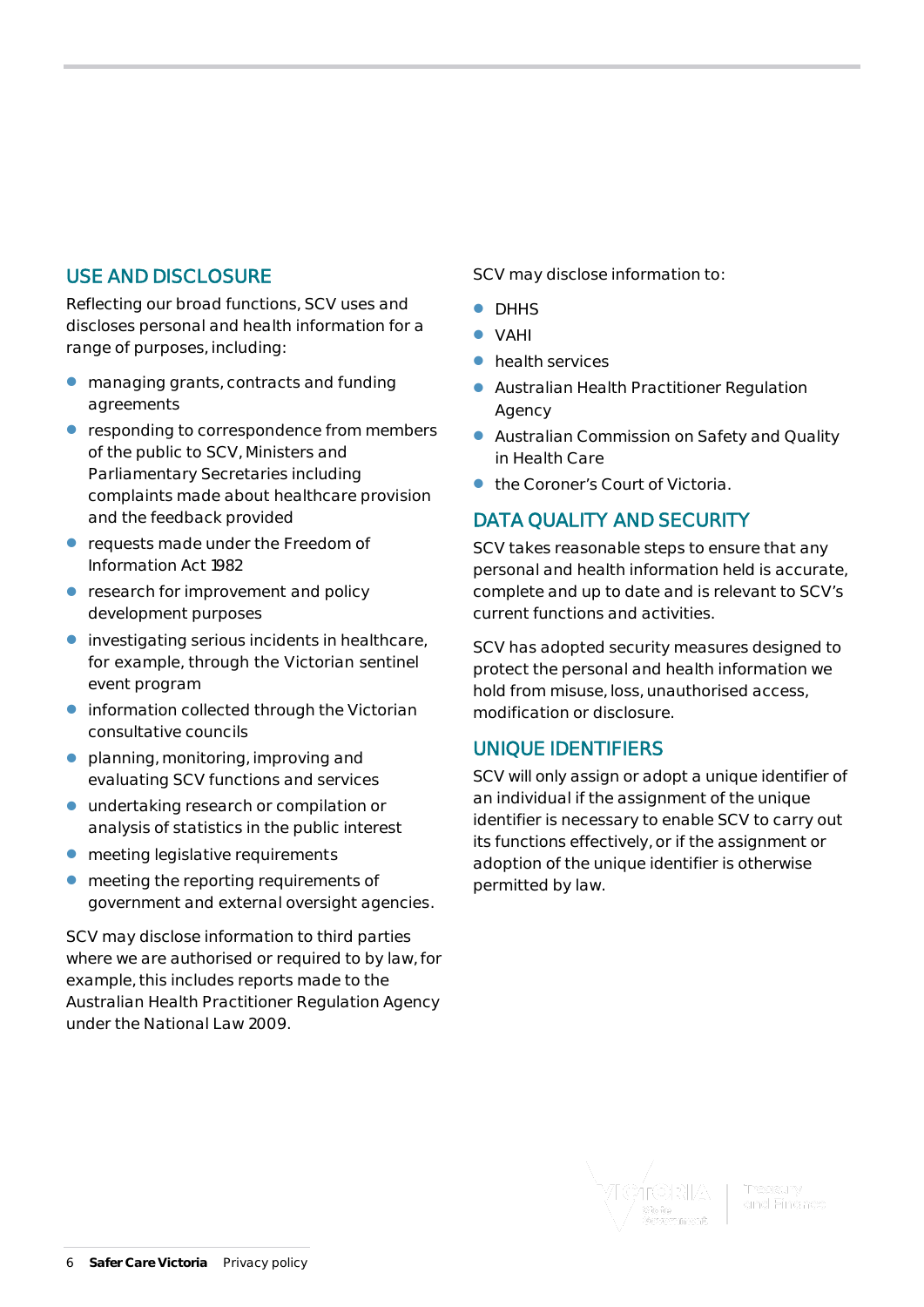### **TRANSBORDER DATA FLOW**

If it is necessary for SCV to transfer personal or health information outside of Victoria, the transfer must meet the following criteria:

- $\bullet$  the individual has provided consent
- it is not practicable to obtain an individual's consent, the individual would likely give it, and the transfer is for their benefit
- $\bullet$  the transfer is required or authorised by law
- $\bullet$  the transfer is necessary for the performance of a contract between the individual and SCV, or for the implementation of pre-contractual measures taken in response to the individual's request
- $\bullet$  the transfer is necessary for the performance of a contract between the individual and SCV, or for the implementation of pre-contractual measures taken in response to the individual's request
- the transfer is necessary for the conclusion or performance of a contract concluded in the interest of the individual between SCV and a third party
- SCV reasonably believes that the recipient is subject to a law, binding scheme or binding contract that provides substantially similar protection to the *Privacy and Data Protection Act 2014* or *Health Records Act 2001.*